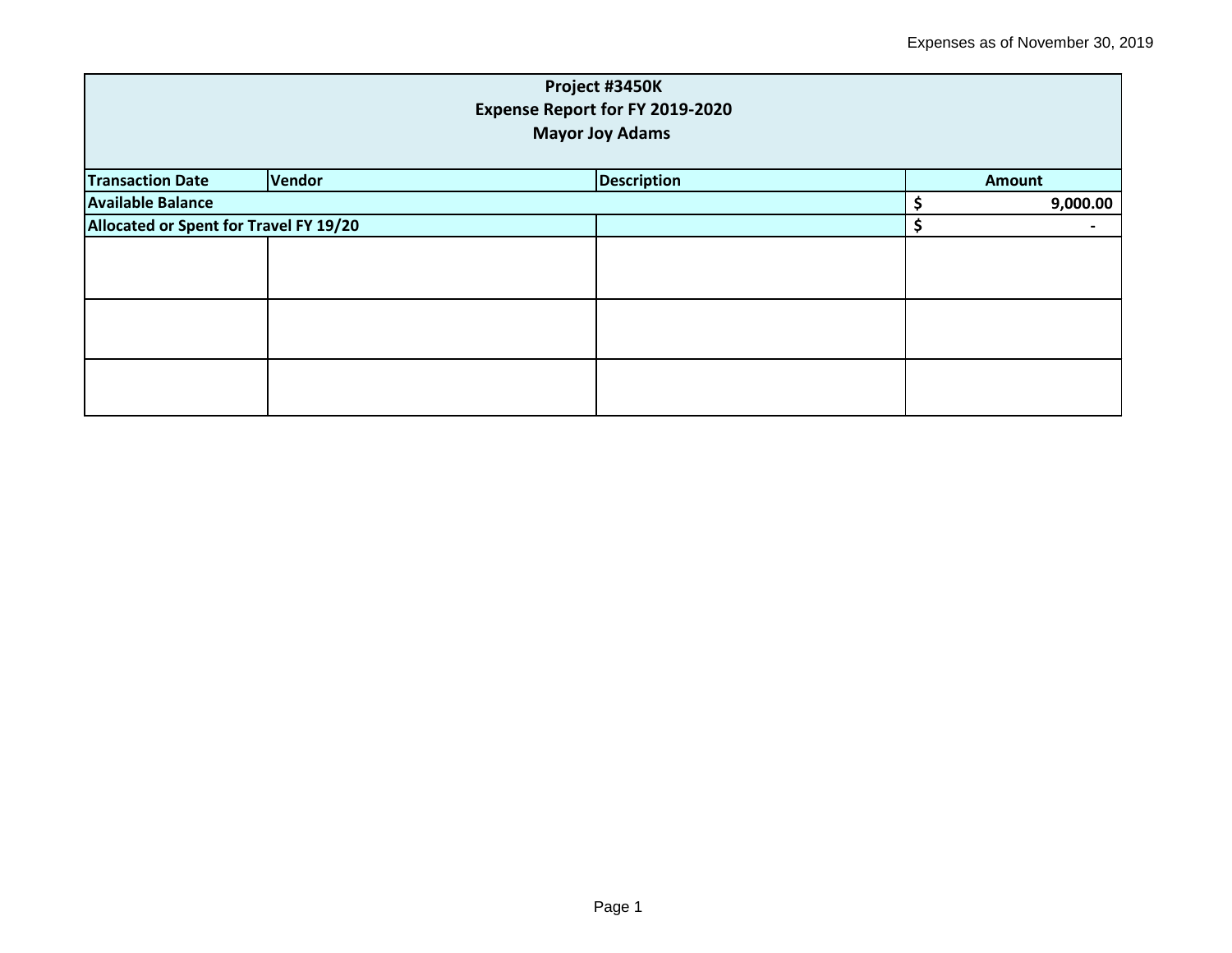| Project #3450L<br><b>Expense Report for FY 2019-2020</b><br>Vice Mayor Sabrina Javellana |                                                                                     |                                       |               |          |  |
|------------------------------------------------------------------------------------------|-------------------------------------------------------------------------------------|---------------------------------------|---------------|----------|--|
| <b>Transaction Date</b>                                                                  | <b>Vendor</b>                                                                       | <b>Description</b>                    | <b>Amount</b> |          |  |
| <b>Available Balance</b>                                                                 |                                                                                     |                                       |               | 7,607.46 |  |
| Allocated or Spent for Travel FY 19/20                                                   |                                                                                     |                                       | \$            | 1,392.54 |  |
| 10/21/2019                                                                               | January 2020 Institute for Elected<br>Municipal Officials,<br>January 10 - 12, 2019 | <b>Registration &amp; Flight</b>      | \$            | 481.60   |  |
| 11/25/2019                                                                               | Broward Days-Tallahassee, FL<br>January 20 - 22, 2019                               | <b>Registration &amp; Flight</b>      | \$            | 612.94   |  |
| 11/27/2019                                                                               | Silver Airways Flight - February 11-<br>12th, 2019                                  | Lobbying Days - Flight to Tallahassee | \$            | 298.00   |  |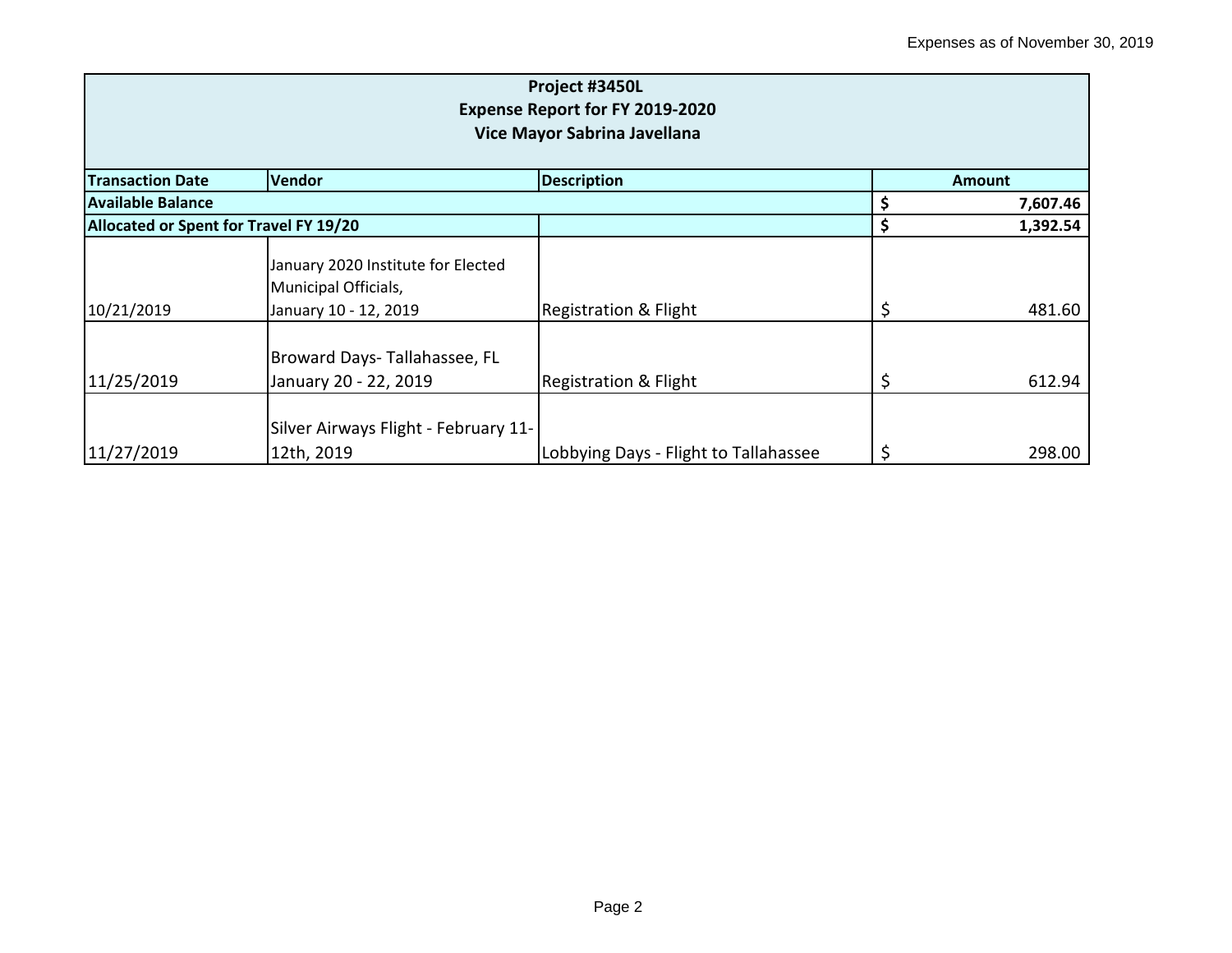|                                        |               | Project #3450E                         |                |
|----------------------------------------|---------------|----------------------------------------|----------------|
|                                        |               | <b>Expense Report for FY 2019-2020</b> |                |
|                                        |               | <b>Commissioner Michele Lazarow</b>    |                |
| <b>Transaction Date</b>                | <b>Vendor</b> | <b>Description</b>                     | <b>Amount</b>  |
|                                        |               |                                        |                |
| <b>Available Balance</b>               |               |                                        | \$<br>9,000.00 |
| Allocated or Spent for Travel FY 19/20 |               |                                        | \$             |
|                                        |               |                                        |                |
|                                        |               |                                        |                |
|                                        |               |                                        |                |
|                                        |               |                                        |                |
|                                        |               |                                        |                |
|                                        |               |                                        |                |
|                                        |               |                                        |                |
|                                        |               |                                        |                |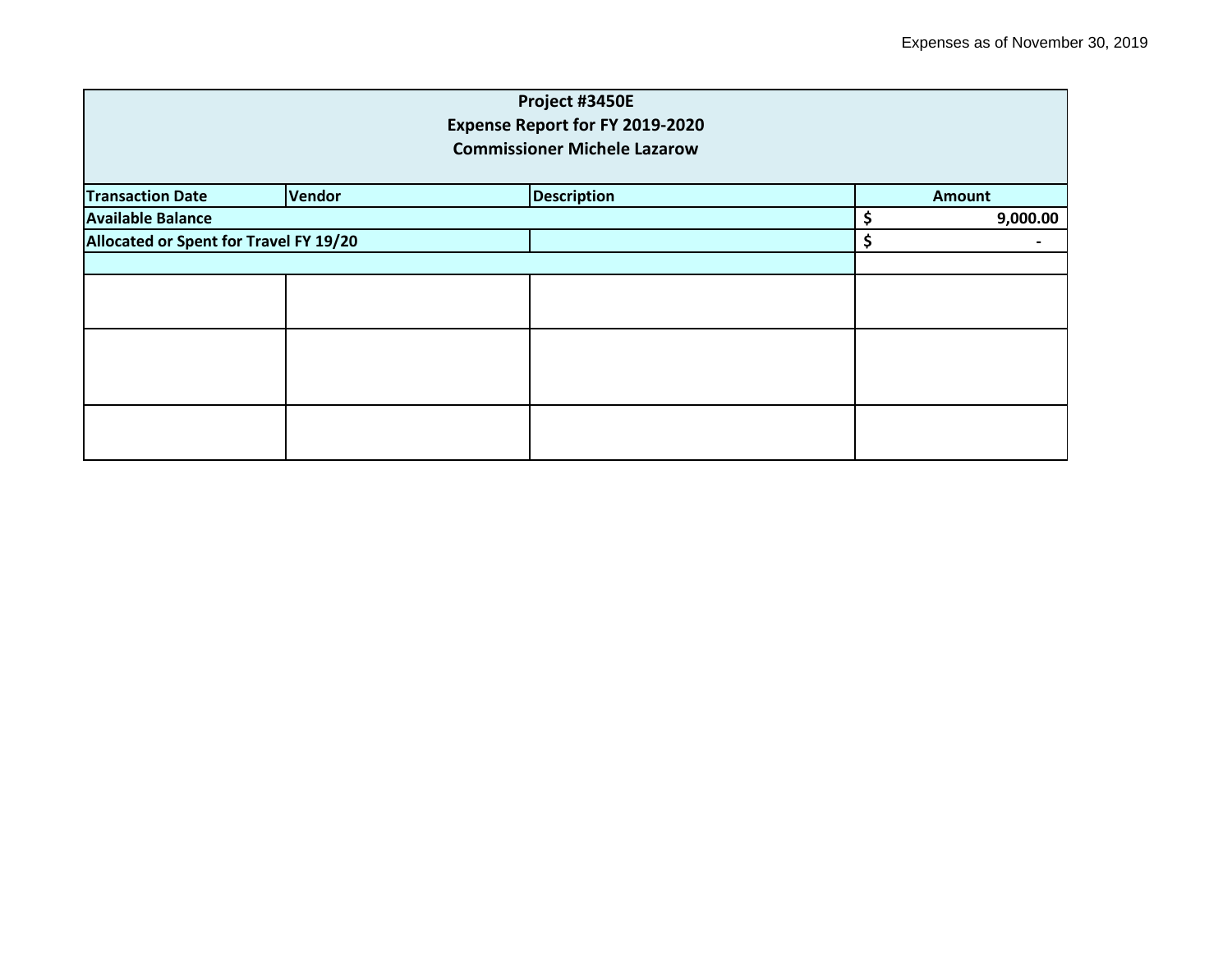| Project #3450H<br>Expense Report for FY 2019-2020<br><b>Commissioner Annabelle Lima-Taub</b> |                                                    |                    |   |               |  |  |
|----------------------------------------------------------------------------------------------|----------------------------------------------------|--------------------|---|---------------|--|--|
| <b>Transaction Date</b>                                                                      | Vendor                                             | <b>Description</b> |   | <b>Amount</b> |  |  |
| Available Balance                                                                            |                                                    |                    |   | 8,557.71      |  |  |
| Allocated or Spent for Travel FY 19/20                                                       |                                                    |                    |   | 442.29        |  |  |
| 11/12/2019                                                                                   | l Florida Priorities Summit -<br>November 19, 2019 | Summit             | Ś | 187.29        |  |  |
| 11/27/2019                                                                                   | IAC National Summit 2019 -<br>December 5-8, 2019   | Summit             |   | 255.00        |  |  |